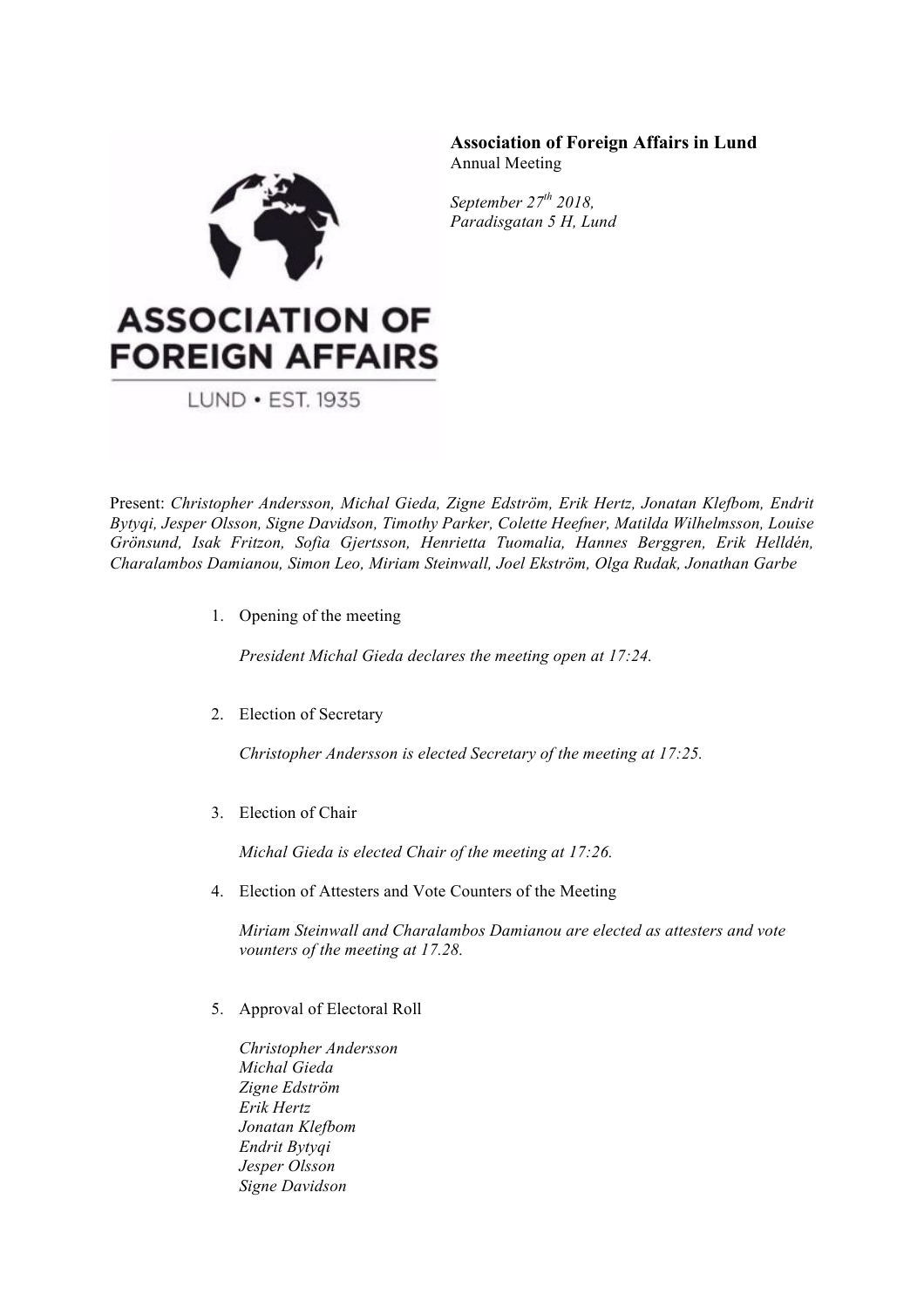*Timothy Parker Colette Heefner Matilda Wilhelmsson Louise Grönsund Isak Fritzon Sofia Gjertsson Henrietta Tuomalia Hannes Berggren Erik Helldén Charalambos Damianou Simon Leo Miriam Steinwall Joel Ekström Olga Rudak Jonathan Garbe*

*Electoral roll consists of 23 people.*

*The meeting approves the electoral roll at 17.31.*

6. Approval of the Agenda

*Proposal to move point number 15 (motions) to point number 13, and adjust the meeting agenda accordingly.*

*The amendment is passed by acclamation at 17:33.*

7. Consideration of whether the summons to the Annual Meeting were carried out in accordance with the bylaws.

*The annual meeting says that the summons was carried out by the by-laws.*

8. Annual report for the working year of 17/18

*Soha Kadhim presents the aims of the previous worker year, which included founding of the alumni network (senior collegium), making the board more visible to the members, the Belarus project, study visit to Katedralskolan in Lund, and an agreement with the International Debate at CBS.*

*Questions about the sustainability of the Senior Collegium. Ms. Kadhim explains more about the policy of the Senior Collegium.* 

*(NINA LANCELOT JOINS THE MEETING. ELECTORAL ROLL UPDATED FROM 23 TO 24 at 17.41).*

*The meeting decides by acclamation at 17.52 that the annual report of the working year of 17/18 shall be put to the archive.*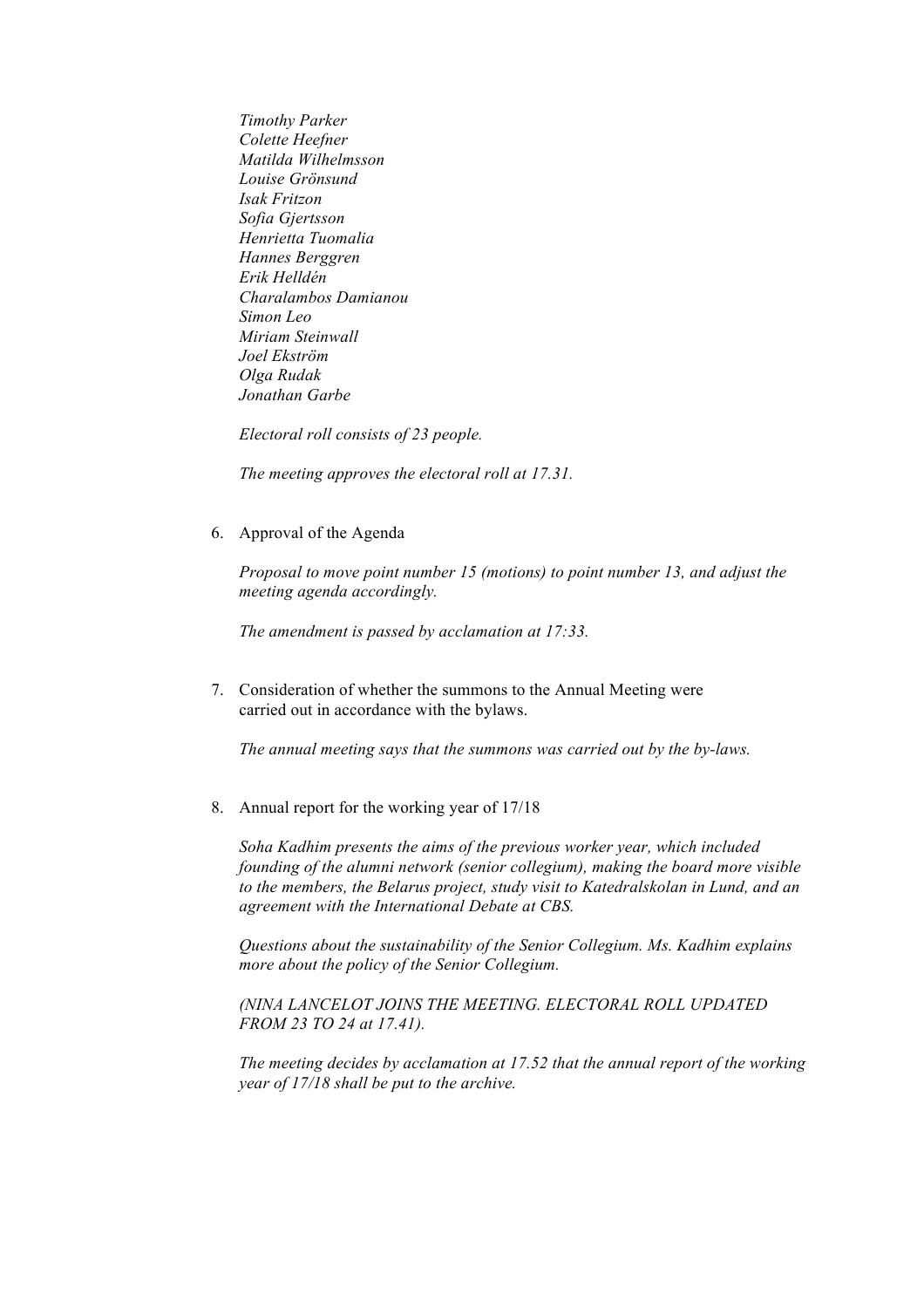9. Audit report for the working year of 17/18

*The audit report by Klara Fredriksson is being read out loud by the chair Mr. Gieda.* 

*The meeting decides by acclamation at 17.56 that the audit report of the working year of 17/18 shall be put to the archive.*

10. Discharge of responsibility for previous board

*The meeting decides by acclamation at 18.13 to discharge the previous board of responsibility.* 

11. The membership fee for the upcoming year of operations

*The membership fee is, before the meeting, 100 SEK. A lively debate occurs, many attendees expressing thoughts about a possible increase of the fee.* 

*The annual meeting decides by acclamation at 18.31 to keep the current membership fee at 100 SEK.* 

*(MEETING BREAK at 18.31)*

*(MEETING RESUMED at 18.47)*

12. Budget for the working year of 18/19

*The Treasurer Simon Leo presents the budget for the working year of 18/19.* 

*Questions are asked about climate compensation.* 

*A proposal from Hannes Berggren to move the 1000 kr from the "climate compensation" to "board trips" in the budget. The amendment receives 3 votes.*

*The original proposal from Mr. Leo receives 19 votes.*

*The meeting decides by voting to use Mr. Leo's budget proposal.*

*(MEETING BREAK at 19.31)*

*(MEETING RESUMED at 19.43)*

- 13. Considerations of motions, if any
	- 1. Motion about the incorporation of the aims of Project Integration within the Career Committee

*Miriam Steinwall presents the motion. In short words, the motion aims to integrate Project Integration into the Career committee.* 

*The motion is passed by acclamation at 20.05.*